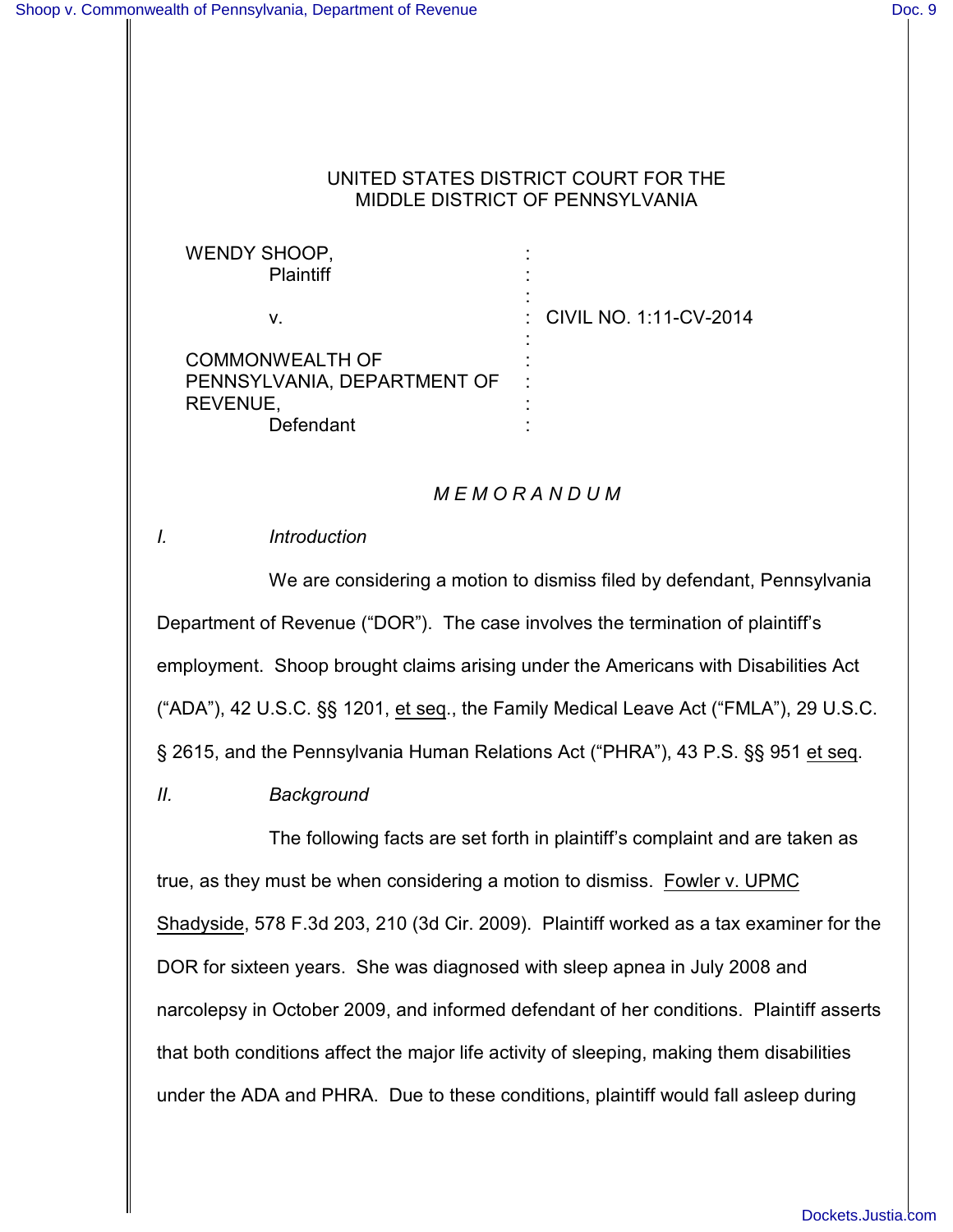work approximately three times a year. The period of somnolence would last for up to several minutes.

Plaintiff was terminated for six alleged instances of somnolence from May 2008 through April 2010.She sought an accommodation of "indulgence," and the possibility of working over breaks and after hours for any lost time or productivity. This request was denied. Plaintiff filed the instant suit on October 28, 2011, alleging defendant did not reasonably accommodate her disabilities as required by the ADA and the PHRA. She also brought a retaliation claim under the FMLA. Defendant moves to dismiss, asserting that plaintiff's requested accommodation is not reasonable.

*III. Discussion*

#### *A. Standard of Review*

Federal Rule of Civil Procedure 12(b)(6) authorizes dismissal of a complaint for "failure to state a claim upon which relief can be granted." Under Rule 12(b)(6), we must "accept all factual allegations as true, construe the complaint in the light most favorable to the plaintiff, and determine whether, under any reasonable reading of the complaint, the plaintiff may be entitled to relief." Fowler v. UPMC Shadyside, 578 F.3d 203, 210 (3d Cir. 2009) (quoting Phillips v. County of Allegheny, 515 F.3d 224, 231 (3d Cir. 2008)). While a complaint need only contain "a short and plain statement of the claim," Fed. R. Civ. P. 8(a)(2), and detailed factual allegations are not required, Bell Atlantic Corp. v. Twombly, 550 U.S. 544, 555, 127 S.Ct. 1955, 1964, 167 L.Ed.2d. 929 (2007), a complaint must plead "enough facts to state a claim to relief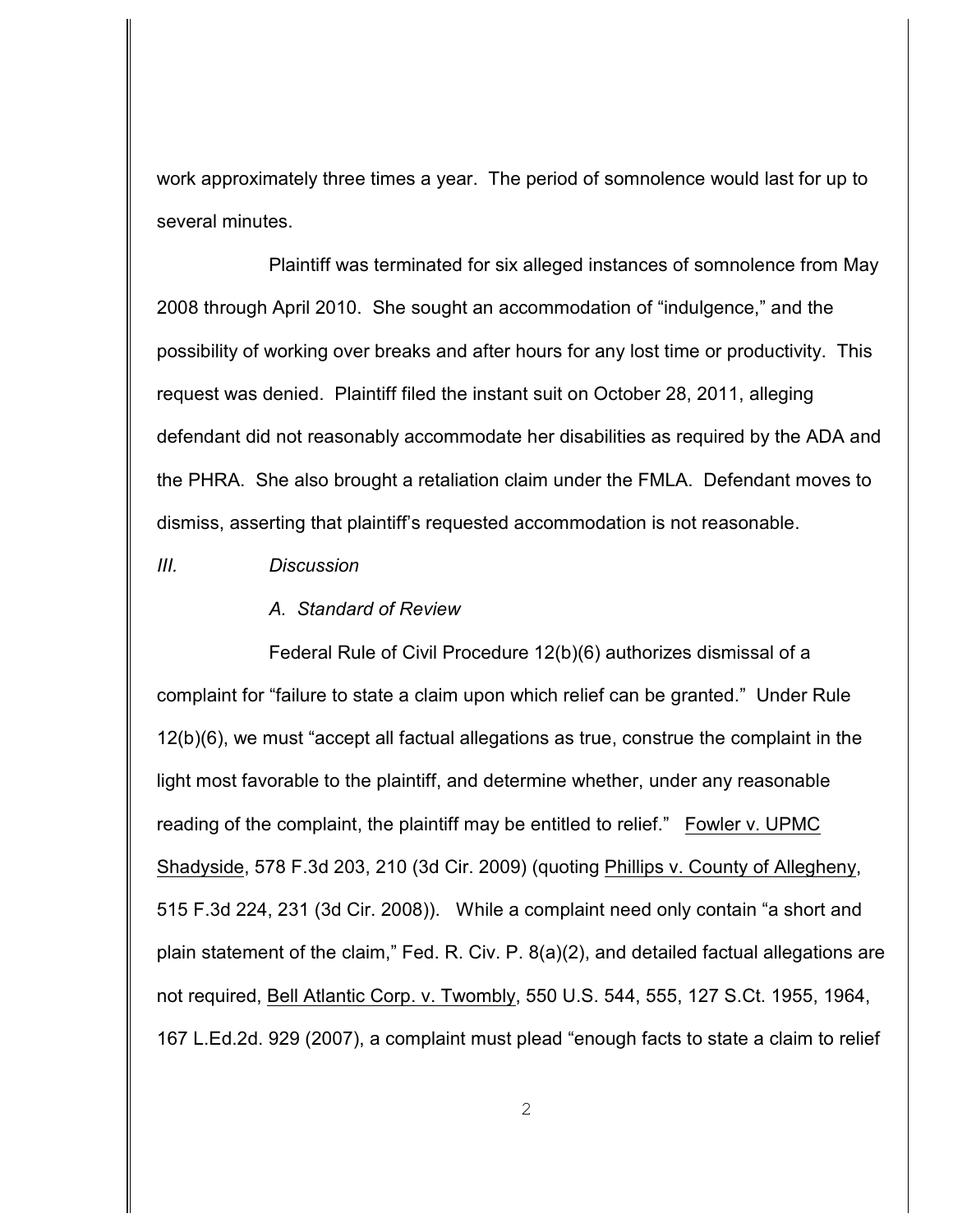that is plausible on its face."  $\underline{Id}$ . at 570, 127 S.Ct. 1955 at 1974. "The plausibility standard is not akin to a 'probability requirement,' but it asks for more than a sheer possibility that a defendant has acted unlawfully." Ashcroft v. Iqbal, - - - U.S. - - -, 129 S.Ct. 1937, 1949 (2009) (quoting Twombly, 550 U.S. at 556, 127 S.Ct. at 1965.) "[L]abels and conclusions" are not enough, Twombly*,* 550 U.S. at 555, 127 S.Ct. at 1964- 65, and a court "'is not bound to accept as true a legal conclusion couched as a factual allegation.'" Id., 127 S.Ct. at 1965 (quoted case omitted).

In resolving the motion to dismiss, we thus "conduct a two-part analysis." Fowler, supra, 578 F.3d at 210. First, we separate the factual elements from the legal elements and disregard the legal conclusions. Id. at 210-11. Second, we "determine whether the facts alleged in the complaint are sufficient to show that the plaintiff has a 'plausible claim for relief.'" Id. at 211 (quoted case omitted).

### *B. Plaintiff's Prima Facie Case*

Plaintiff brings a claim for failure to provide a reasonable accommodation under the ADA.<sup>1</sup> The ADA prohibits disability discrimination in the hiring and discharge process of otherwise qualified individuals. 42 U.S.C. § 12112(a). The ADA defines a "qualified individual" as "an individual who, with or without reasonable accommodation, can perform the essential functions of the employment position that such individual holds or desires." 42 U.S.C. § 12111(8).

 $1$  Plaintiff also brings a claim under PHRA. Our "analysis of [her] ADA claim applies equally to [her] PHRA claim." Taylor v. Phoenixville School Dist., 184 F.3d 296, 306 (3d Cir. 1999) (citation omitted).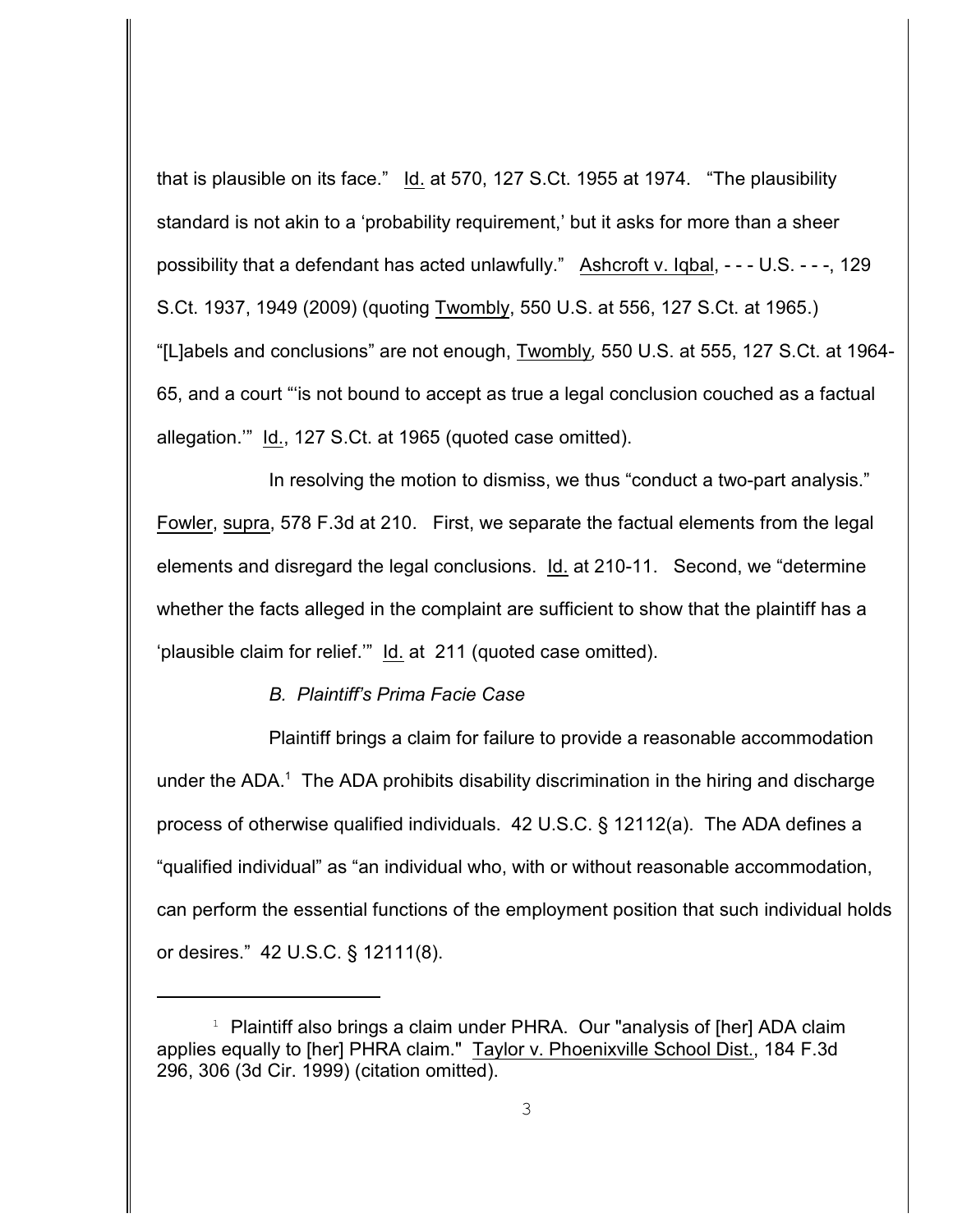To establish a *prima facie* case of disability discrimination, a plaintiff must demonstrate that she is "1) disabled; 2) qualified to perform the essential tasks of the job; and 3) that [she] has suffered an otherwise adverse employment decision as a result of the discrimination." Griffin v. Municipality of Kingston, 2011 U.S. App. LEXIS 23847, \*6 (3d Cir. 2011).

Defendant seems to argue that plaintiff's sleep apnea and narcolepsy are not viable disabilities under the ADA. Although defendant discusses plaintiff's failure to differentiate between her two medical conditions, it does not discuss how such a failure means that plaintiff does not have a viable disability. Instead, defendant provides a conclusory statement that treating the two medical conditions the same "demonstrate[s] the futility of Plaintiff's case." (doc. 6, at 5). Defendant admits, however, that "if the only alleged disability that Plaintiff had was sleep apnea then a motion to dismiss at this juncture would not be appropriate." (doc. 6, at 5). Without more, defendant does not make a discernable legal argument for us to consider.

*C. Reasonable Accommodation under the ADA*

Under the ADA, an employer must provide reasonable accommodations unless such accommodations would impose an undue hardship on the operation of the business. Williams v. Phila. Hous. Auth. Police Dep't, 380 F.3d 751, 761 (3d Cir. 2004); 42 U.S.C. § 12112(b)(5)(A). Reasonable accommodations may include:

(A) making existing facilities used by employees readily accessible to and usable by individuals with disabilities; and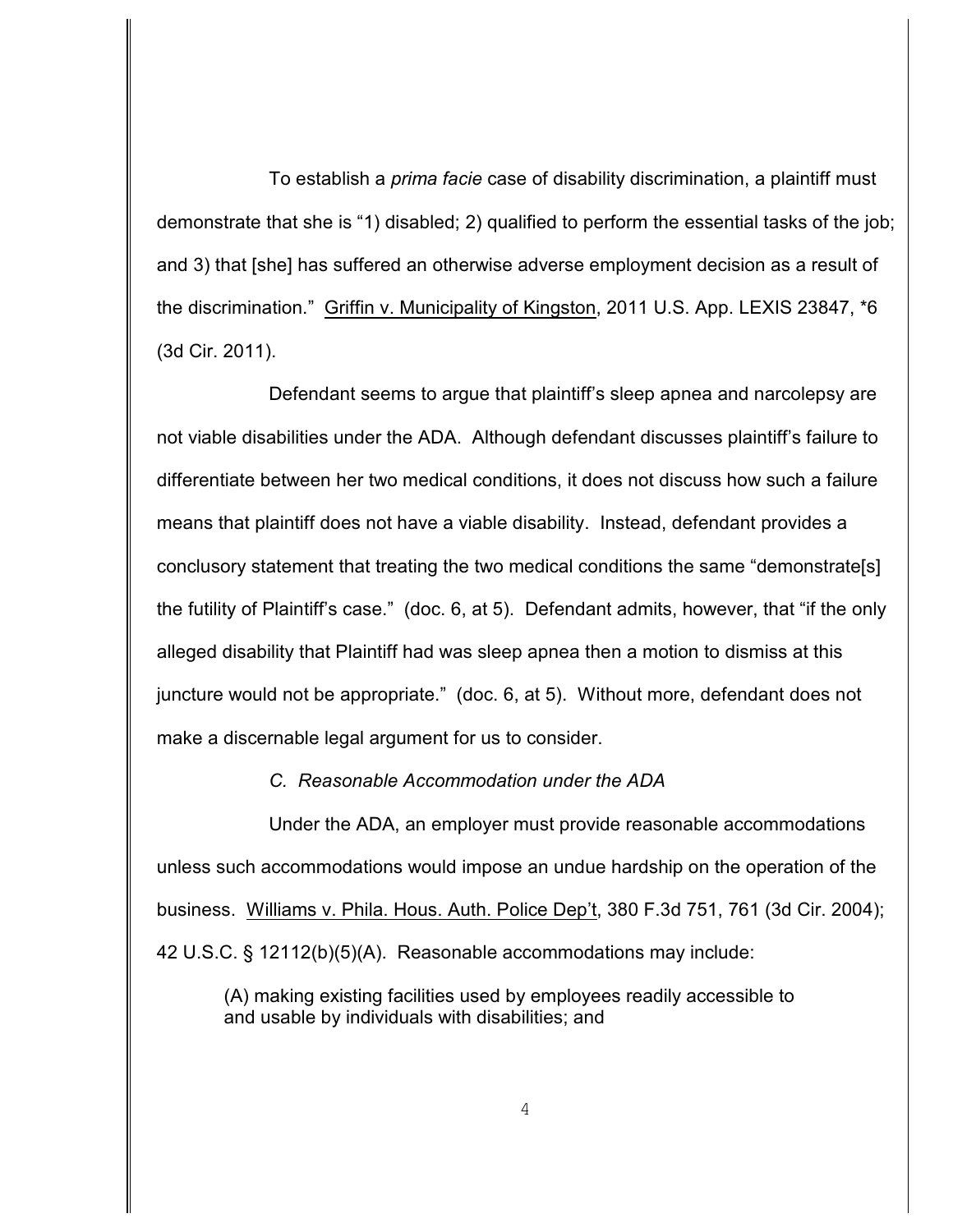(B) job restructuring, part-time or modified work schedules, reassignment to a vacant position, acquisition or modification of equipment or devices, appropriate adjustment or modifications of examinations, training materials or policies, the provision of qualified readers or interpreters, and other similar accommodations for individuals with disabilities.

41 U.S.C. 12111(9).

Plaintiff asserts that defendant did not provide a reasonable accommodation for her disability. She sought "indulgence, and the possibility of working over breaks or after hours for any lost time or productivity." (doc. 1, ¶ 11). Defendant filed a motion to dismiss, arguing that allowing plaintiff to sleep on the job is not a reasonable accommodation.

In response to defendant's motion to dismiss, plaintiff argues only that defendant's brief does not conform to local rules and "There is not a single discernable legal issue in defendants' [sic] entire brief. If there is one, it is not identifiable or described." (doc. 7, at 5). Plaintiff did not respond to the substance of defendant's motion. We disagree that defendant's motion does not contain a discernable legal issue. Defendant's brief states "the problem with the complaint and Plaintiff's case is that she does not allege any 'reasonable' accommodation which DOR should have provided her to ameliorate the problem." (doc. 6, at 7). Defendant's motion, however, must be denied. Plaintiff's complaint clearly indicates that she sought the accommodation of working over breaks or after hours to make up for lost time or productivity. In the light most favorable to the plaintiff, such a request amounts to a modified work schedule, which is recognized by the ADA as a reasonable accommodation. See 41 U.S.C.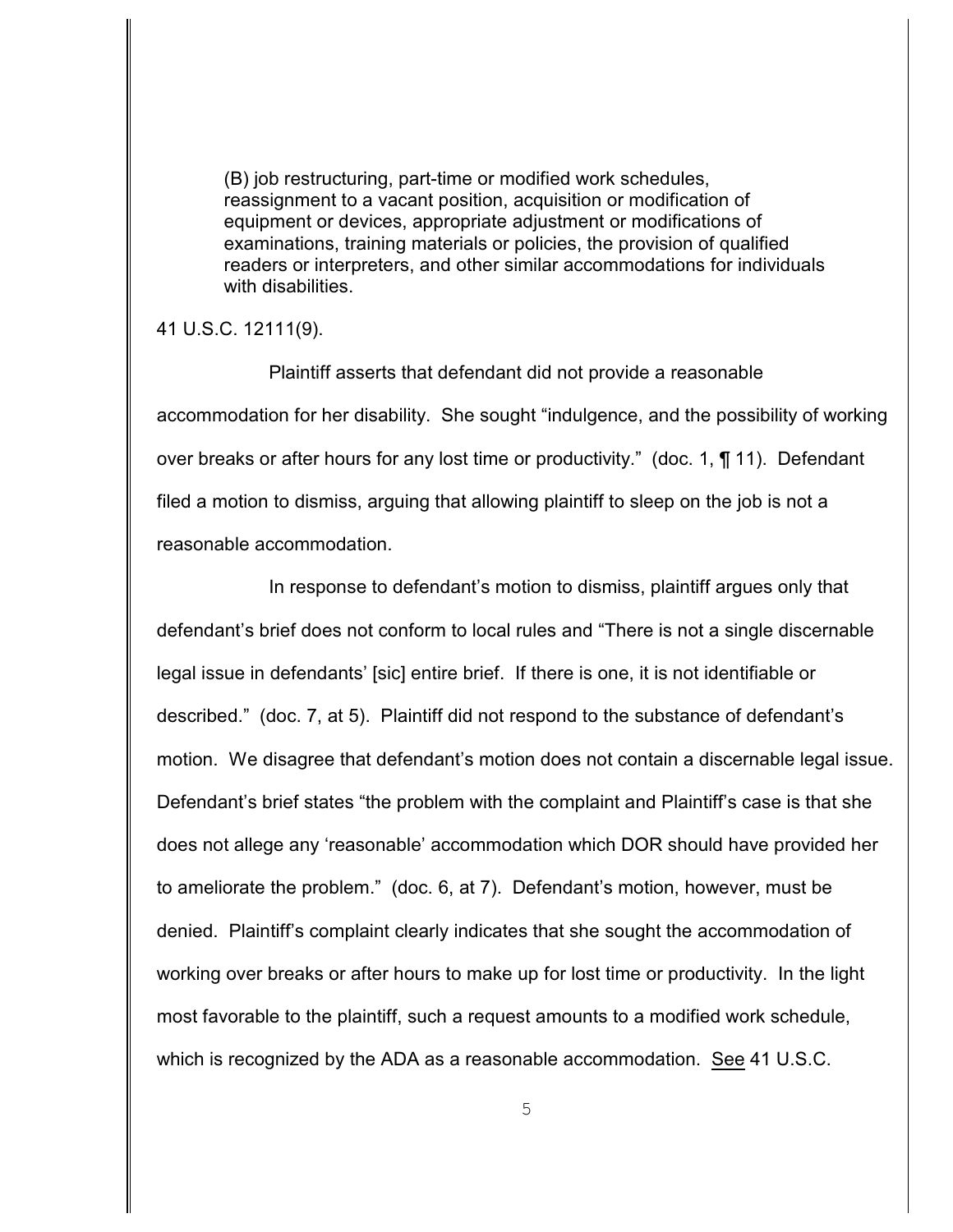12111(9)(B). Defendant does not argue that complying with this request would be an undue hardship.

*IV. Conclusion*

For the reasons set forth above, defendant's motion to dismiss will be denied. We will issue an appropriate order.

> /s/ William W. Caldwell William W. Caldwell United States District Judge